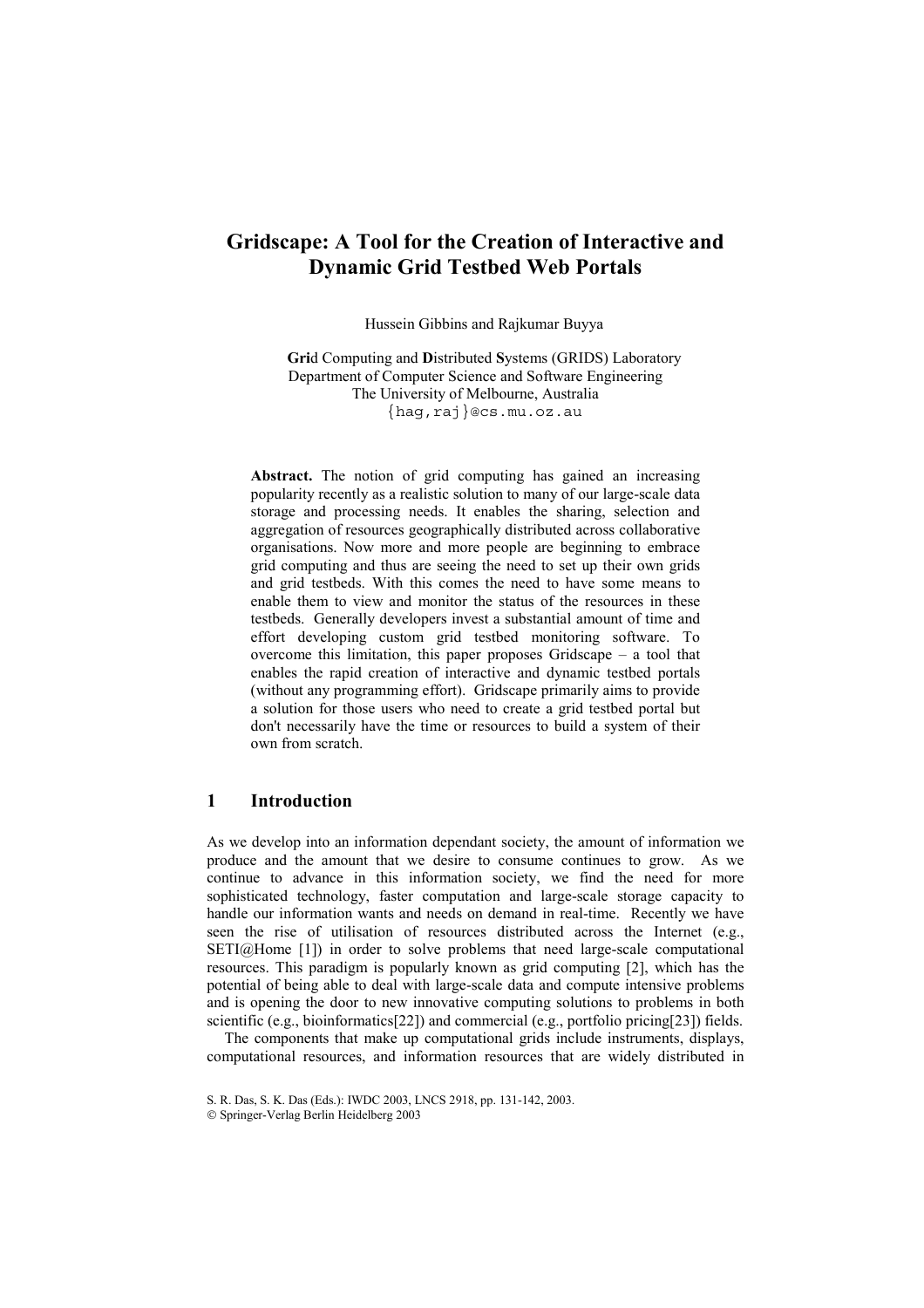location and are managed by various organisations. Grid technologies enable largescale sharing of these resources and in these settings, being able to monitor any resources, services, and computations is challenging due to the heterogeneous nature, large numbers, dynamic behavior, and geographical distribution of the entities in which a user might be interested. Consequently, information services are a vital part of any grid software or infrastructure, providing fundamental mechanisms for monitoring, and hence for planning and adapting application behavior [3].

With the rise in popularity of grid computing, we see an increasing number of people moving towards grid enabling their work and their applications. Many people are now attempting to harness distributed resources and are setting up grid testbeds. Once testbeds have been set up, there is a need for some application or portal to enable the viewing and monitoring of the testbed's status. Gridscape, presented in this paper, aims to assist with this problem by assisting the creation of web based portals as well as making administering these portals an easy process.

The design aims of Gridscape are that it should:

- Allow for the rapid creation of grid testbed portals;
- Allow for simple portal management and administration:
- Provide an interactive and dynamic portal;
- Provide a clear and user-friendly overall view of grid testbed resources; and
- Have a flexible design and implementation such that core components can be leveraged, it provides a high level of portability, and a high level of accessibility (from the browsers perspective).

In the remainder of this paper we further identify the need for Gridscape and how it fits into the grid architecture. We then discuss the design and implementation as well as walking through an example of Gridscape's usage.

#### **2 Related Work**

As mentioned earlier, there is a definite need for software to monitor testbeds once they are created. However, because of the complex nature of grids, creating useful tools to gather and present resource information is a challenge. There are a number of implementations which currently exist, each with their own strengths and weaknesses. The majority of these efforts are either application specific portals or portal development toolkits. Here we discuss a few representative implementations and compare and contrast their design and development methodologies along with their strengths and weaknesses, clarifying the need for a tool such as Gridscape.

The most basic, and perhaps least useful type of implementation is application specific and uses HTML with static content to present resource status information. This type of implementation does not provide users with up-to-date, real-time feedback about the status of grid resources. This type of monitoring tool is easy to create, however limits the relevance and usefulness of the information provided and is also difficult to maintain or keep updated. Also, these types of portals tend to provide complete, unprocessed grid resource information data, which makes it hard to locate specific characteristic about any given resource, thus severely hindering its usefulness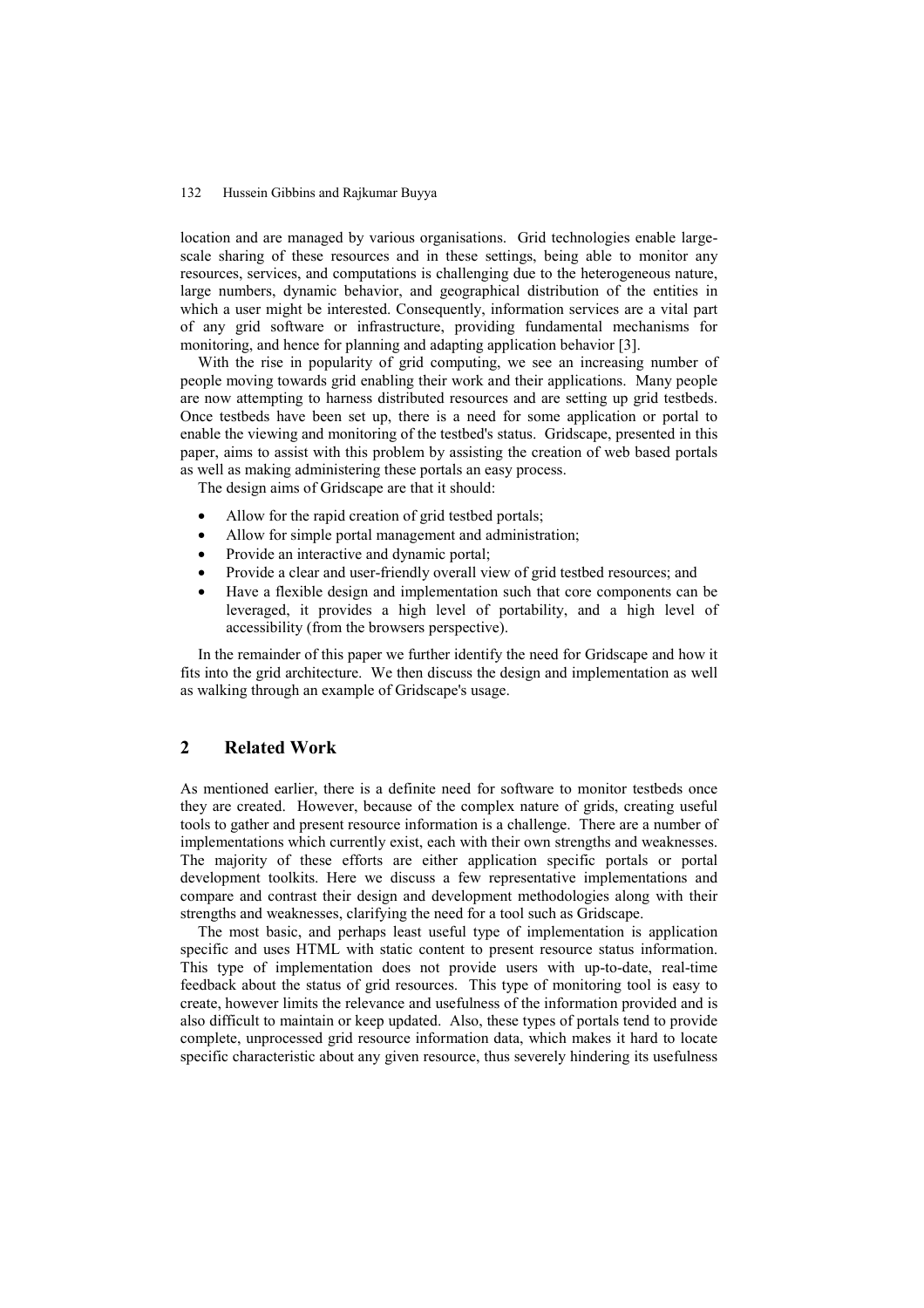as a monitoring tool. An example of such an implementation is an early version of GRIDView, which is used to monitor the status of the US Atlas Grid Testbed [4].

Another, more sophisticated approach is to use dynamic content within HTML (such as with PHP). This allows for a real-time view of how the grid resources are performing, which is ideal for this type of tool. The NorduGrid [5] Grid Monitor is a good example of this, providing current load information as well as processed and user-friendly Globus MDS [3] (Metacomputing Directory Service, recently called Monitoring and Discovery Service) information. One feature lacking from this and the previous implementation is the availability of a spatial or geographical view of the resources. It is often useful to be able to have a visual picture of where your resources are located geographically. Again, the downside to this type of implementation is that it is tailored specifically to a particular testbed or particular needs, which means that this monitoring tool cannot be used to monitor any general testbed we may want to monitor.

An even more sophisticated tool can be produced with the use of technology such as Java and Java Applets. This approach has been taken in a number of instances, such as the new GRIDView monitoring tool for the US ATLAS Grid Testbed [6]. However, this implementation doesn't provide the user with immediate and concise information, it is again application specific.

Moving away from the application specific type of portal, we see a number of Grid portal development toolkits. They include GridPort [7], GPDK [9], and Legion Portal [10]. These toolkits assist in the construction of application specific portals; however they operate at a much lower level and aim to provide developers with libraries or low-level interfaces to Grid resources in order to assist in portal creation. For example, GridPort toolkit libraries/interfaces have been utilised in the development of NPACI HotPage[8] portal. Gridscape, on the other hand, requires no explicit programming effort in order to create a testbed portal.

Map Center [11] basically provides a web interface for querying resources (by issuing commands such as ping and grid-info-search) for status information. The command interface is bit low level, for instance, one need to supply attributes at LDAP (Lightweight Directory Access Protocol) syntax level for querying the MDS. Gridscape provides high-level and user-friendly portal interface—status of Grid resources is displayed on a geographic map on the testbed and they can be queried further for detailed information.

#### **3 Architecture**

The architecture of Gridscape and its interaction with various Grid components is shown in Figure 1. Gridscape itself consists of three components: web application, administration tool, and interface to grid information service.

**Web Application.** The web application consists of a customisable template portal which provides an interactive graphical view of resource locations and the ability to monitor its status and details, with the added ability of being able to submit queries to identify resources with specific characteristics.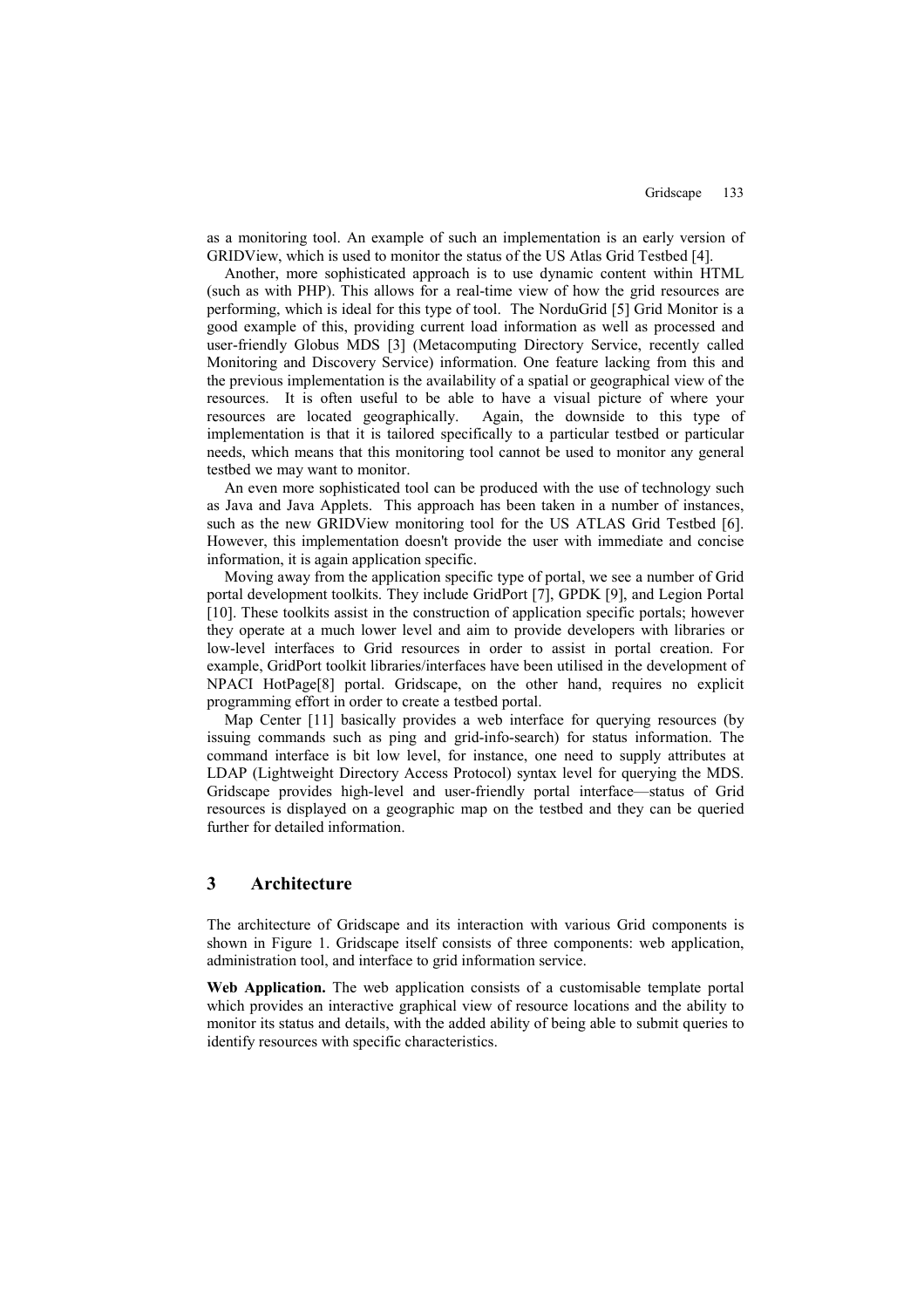

**Fig. 1.** Gridscape architecture

**Administration Application.** The administration tool provides the user with a simple and user-friendly way of customising and updating their personal testbed portal. Users are able to manage the resources to be used in the portal by adding, removing and editing their details.

**Interface to Grid Information Service.** The information provided by Gridscape is gathered from individual grid resources by accessing the Monitoring and Discovery Service (MDS) [3] provided by the Information Services component of the Globus Toolkit [12], which is run on them. MDS is designed to provide a standard mechanism for publishing and discovering resource status and configuration information. It provides a uniform, flexible interface to data collected by lower-level information providers.

Within Gridscape, "interface to MDS" component has been basically developed as a Java based class containing high-level methods that hide low-level details (e.g., LDAP protocols) of accessing MDS services. This level of separation of low-level MDS access mechanisms from other Gridscape components will ensure their portability. For example, if there is a change in MDS access protocols say from LDAP based to XML-based Web services, we can easily update our "MDS access" interface" without the need of updating other components.

As the MDS services are utilised by Gridscape while gathering individual Grid node information, it seems logical we first discuss MDS components briefly in order to better understand Gridscape's interaction with them.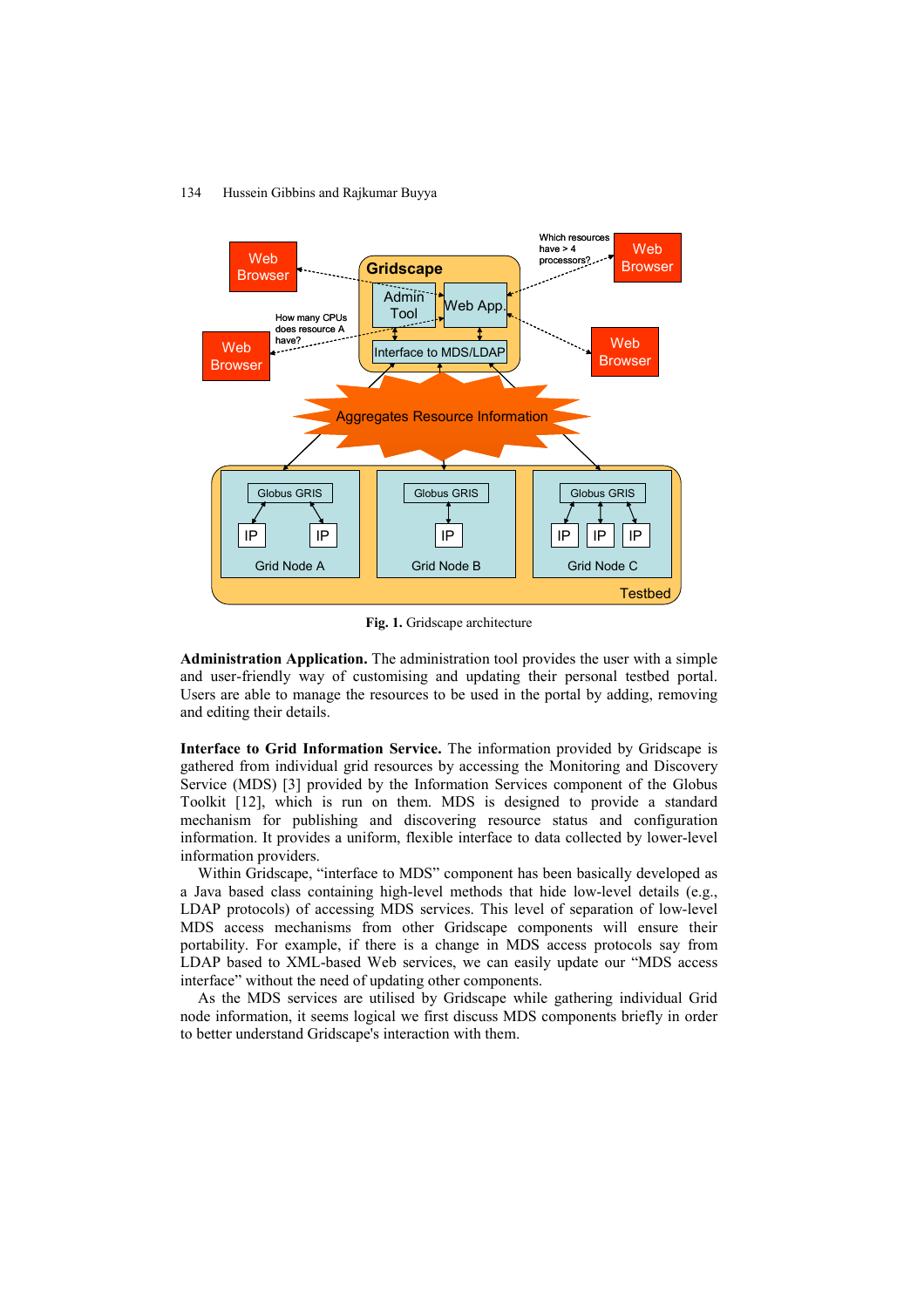#### *Globus MDS*

The MDS reduces the complexity of accessing system information. This is achieved by having local systems use a wide variety of information-generating and gathering mechanisms, but users only need to know how to interact with MDS to access the information. MDS acts as a point of convergence between the large number of information sources and the large number of applications and high-level services which utilise them.

The MDS represents information in accordance with the Lightweight Directory Access Protocol (LDAP) [3]. LDAP is a set of protocols for accessing information directories. LDAP, a Lightweight version of the old X.500 Directory Access Protocol, supports TCP/IP communication and is becoming the standard protocol when dealing with any directory information applications. Using an LDAP server, MDS provides middleware information in a common interface.

There are three components which make up the MDS hierarchy: Information Providers (IPs), the Grid Resource Information Service (GRIS), and the Grid Index Information Service (GIIS) [13]. At the lowest level there are Information Providers (IPs) which provide resource data such as current load status, CPU configuration, operating system type and version, basic file system information, memory information, and type of network interconnect. These IPs, interface from any data collection service, and report to GRIS. The GRIS runs on a resource and contains the set of information relevant to that resource, provided by the IPs. Individual resources can then be registered to a GIIS, which combines individual GRIS services to provide an overall view of the grid. The GIIS can be explored and searched to find out information about resources, as you would any index.

#### *Gridscape's Interaction with MDS*

Gridscape discovers the properties of individual resources of a given testbed by making MDS queries to individual GRIS installations. Results are sent back to Gridscape which caches these details for further use. Because Gridscape aims to be free of  $3<sup>rd</sup>$  party tools such as a database, and because querying distributed resources continually is very costly, Gridscape caches the current status of the testbed and allows this store to be shared by any web browsers accessing the portal. The current status information held by Gridscape can be automatically updated periodically, or an immediate status update can be requested at any time.

The action of accessing the GRIS to collect details of individual resources allows Gridscape to behave as a GIIS, to a certain extent, in that it provides users with a collection of separate GRIS information from various resources, in order to provide more of a holistic view of a grid testbed.

#### **4 Design and Implementation**

The Gridscape web application is designed following the MVC (Model-View-Controller) based, Model-2 type architecture [14] shown in Figure 2. This architecture, which was developed for use with web applications implemented in technology such as Java Server Pages and Servlets, provides a means of decoupling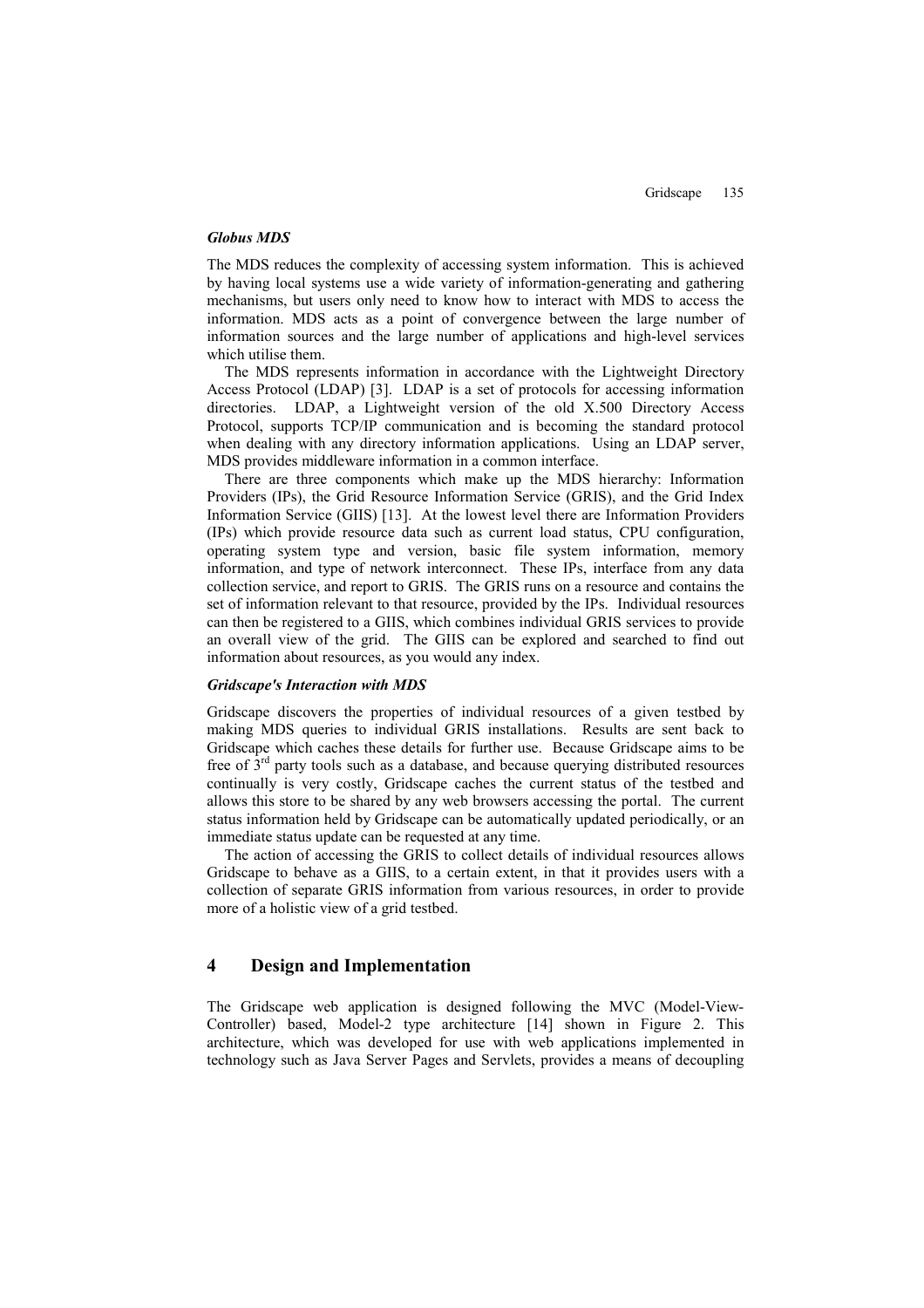the logic and data-structures of the application (server-side business logic code) from the presentation components (web pages)[15][16]. In order to make implementation easier, and enhance reliability, the Jakarta STRUTS framework [17] has been adopted. STRUTS provides a framework for building Model-2 type web applications.

With Gridscape, the Model component of the Model-2 architecture becomes the most interesting to investigate further. The reason for this is because this is where the main functionality is located within Gridscape. Also, because of the separation of the presentation, control and the business logic achieved with the application's architecture, we are able to leverage the Model component from the web application and re-use it in the Gridscape Administration Tool. We can see that in this way, other applications could be developed which also make use of the core functionality provided in the Model, by offering a new presentation and control or application layers which access these core components, as illustrated in Figure 3 .



**Fig. 2.** MVC Model2 architecture of Gridscape implementation



**Fig. 3.** Flexibility and reuse of the Model component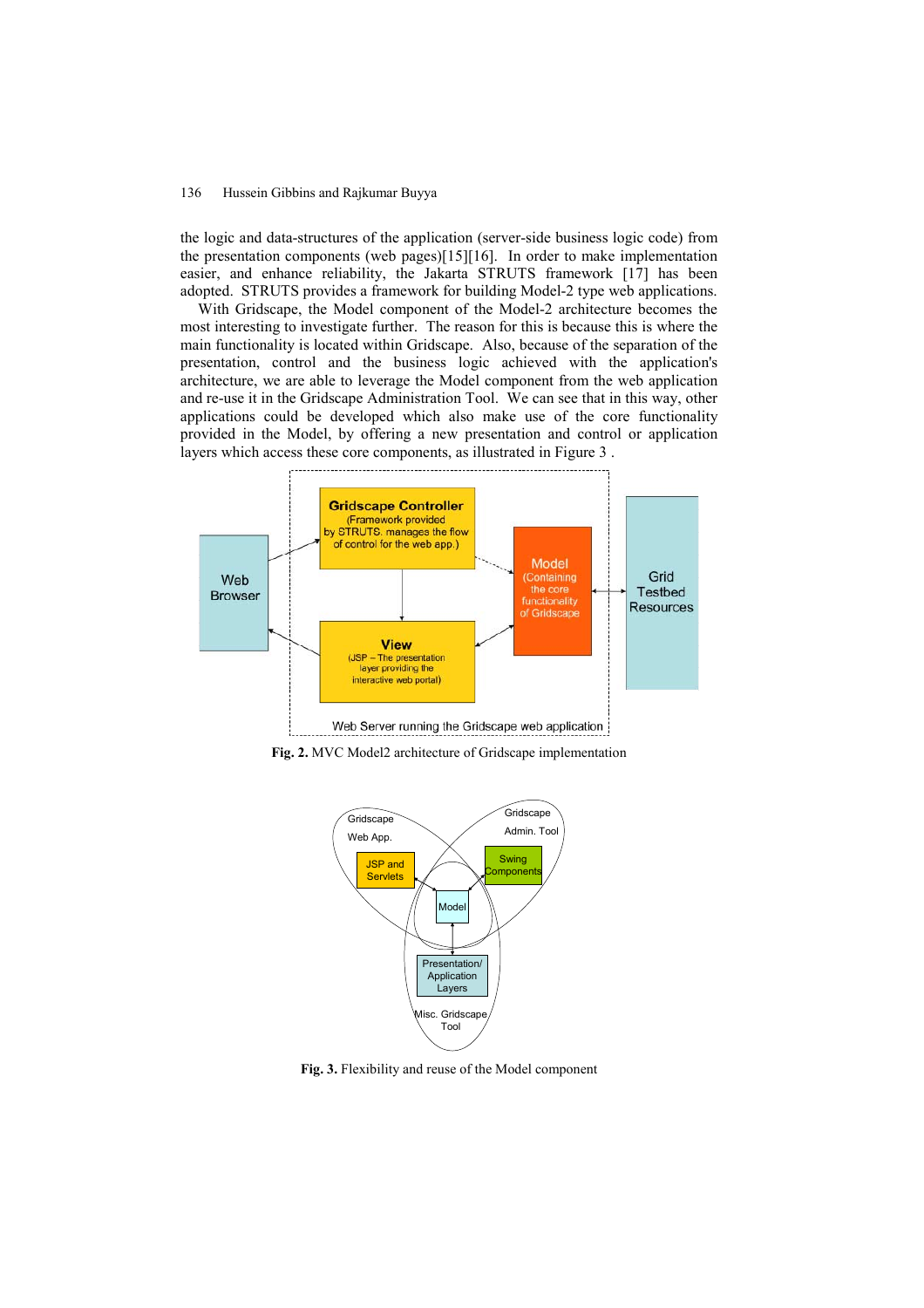

**Fig. 4.** Class diagram of the core classes of Gridscape's Model

#### **4.1 The Model**

So far we have identified the significance of the Model and seen its flexibility. The Model itself though consists of a number of important classes. In this section we will take a closer look at some of these classes, their properties, and how they interact with one another.

#### **4.1.1 GridscapeDirectory**

This class provides a convenient wrapper around the necessary elements of the naming and directory access packages of the core Java API. It provides us with an easy means of connecting to, and querying, the resources in the testbed. It is easy to see that this class will be invoked whenever we communicate with the testbed resources, whether it be through the web application or the admin tool.

#### **4.1.2 Location**

This low level class is used to represent and hold information about a particular resource. This information includes things such as the name, address, port number, as well as the MDS data which is gathered from the resource.

#### **4.1.3 LocationList**

As its name suggests, this class is used to hold a list of the various locations in a testbed. This class extends the Observable class provided by Java. Allowing this class to become observable means, that developing presentation layers or views which depend on this data, is made easy.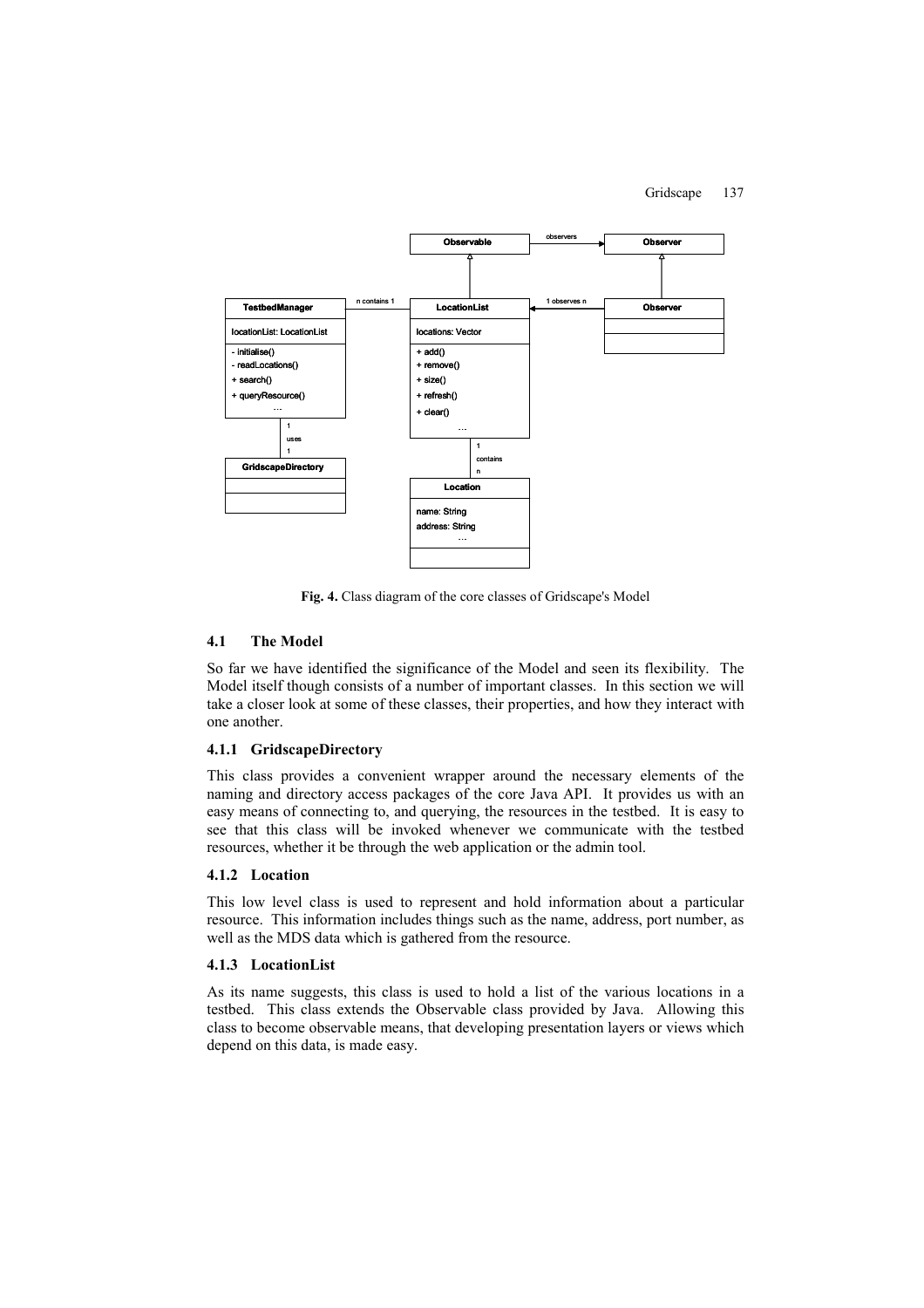#### **4.1.4 TestbedManager**

This class manages the other components within the Model and is responsible for handling queries which are communicated from components outside of the Model. It handles the initialisation of the core of the application and handles duties such as searching by allowing other components to collaborate. It is interesting to note that while the TestbedManager contains an instance of the LocationList, it contains only a singleton instance. The benefit of this type of implementation is that through the web application, even though each client accessing the application is given a new instance of the TestbedManager, there is only one instance of the data. This means that information retrieved from testbed resources is cached, making the site more responsive, and ensuring that everyone is seeing the same up-to-date data.

## **5 Gridscape in Practice**

Gridscape has already been used by a number of virtual organisations to create their Grid testbed portals for visualising and monitoring resources [21]. They include Australian Virtual Observatory and UK AstroGrid Collaboration, Belle Analysis Data Grid (BADG), and our own World-Wide Grid (WWG) testbed. In this section we will walk through the steps involved in creation of portal for your own Grid testbed using Gridscape and illustrate them with an example of creating a portal for WWG.

#### **5.1 Deploying the Gridscape Web Application**

To begin using Gridscape the user must first deploy the web application within their Jakarta Tomcat installation and also install the administering tool.

#### **5.2 Creating Your Portal**

Creating your own customised testbed portal with Gridscape simply involves customising the blank template portal which is provided with Gridscape. Gridscape supports intuitive GUI (see Figure 5) using which you can supply various elements of the testbed: a testbed logo, a map for displaying physical location of resources, and details of resources that are part of the testbed.

#### **5.3 Customising Your Portal**

Most of the details about your testbed are stored in configuration files which can also be edited manually. To make customisation easier, an administrating tool has been provided. Open the template from within the administrating tool to continue with customising your portal. Figure 5 shows a snapshot of Gridscape taken while creating a portal for the WWG testbed.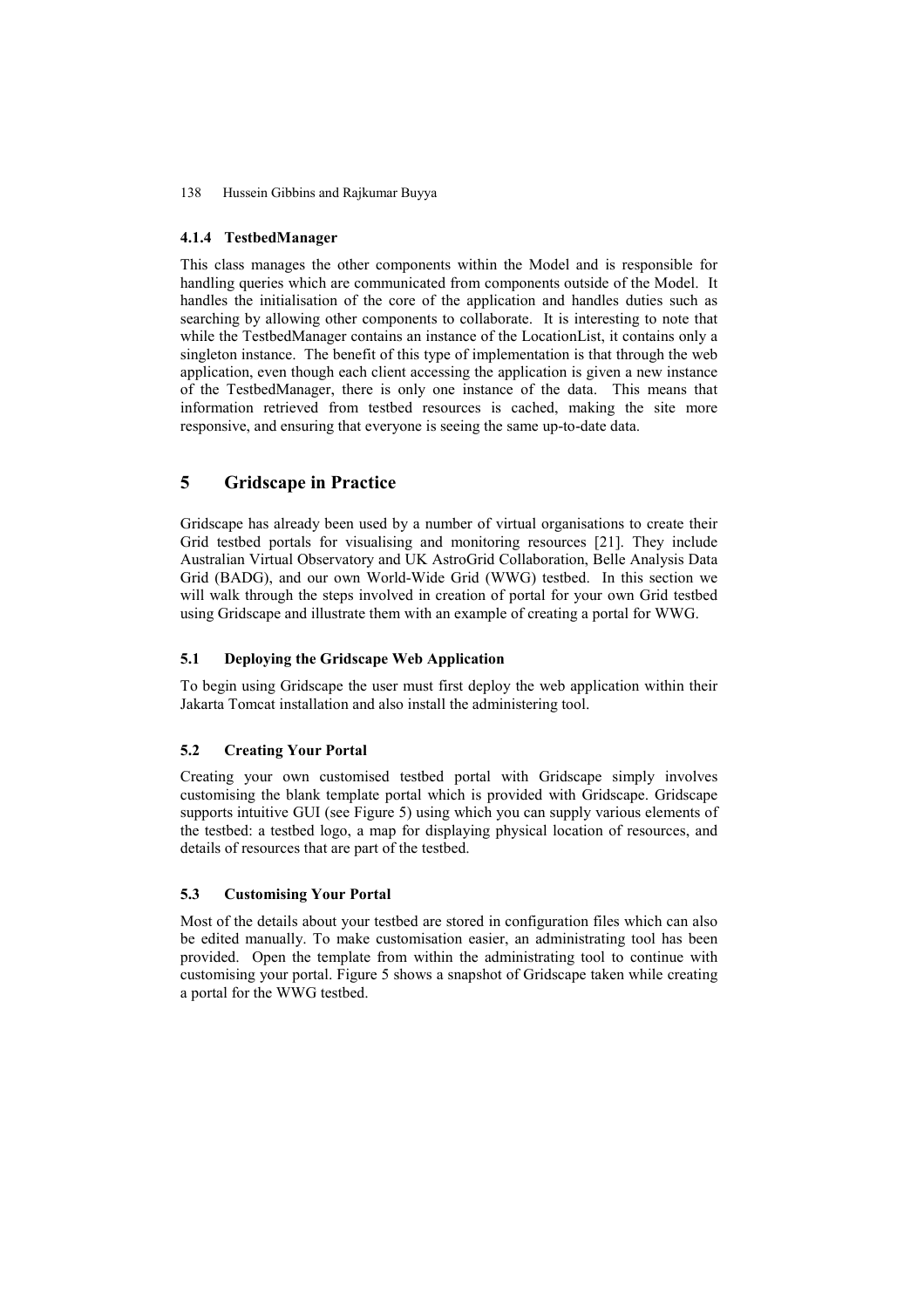

**Fig. 5.** A snapshot of Gridscape utilisation while creating the WWG portal

#### **5.3.1 Changing Testbed Name, Logo and Other Details**

These items are all customisable from the 'Options' menu. If a new logo is required for the web portal, for example, we can select the 'Change Logo' option. We are then presented with a dialog box which allows us to browse for a suitable image for our logo. Once the logo is selected we can save the selection and the changes will propagate immediately and directly to the web portal. This means that when we next visit the page, we will be able to see this change. This functionality is the same for all options. A small pop-up window shown in Figure 5 illustrates how one can supply testbed name, logo image file, and portal deployment location to Gridscape.

#### **5.3.2 Managing Testbed Resources**

The next step in setting up the portal is to tell Gridscape details about the resources which will be involved. The Gridscape Admin tool provides the user with two modes, an editing and a viewing mode. The editing mode allows the user to edit information regarding resources, while the viewing mode allows the user to simply browse and query existing resources. To add resources to the testbed portal we must enter 'Edit' mode. This can be achieved by choosing the appropriate mode from the 'Mode' menu.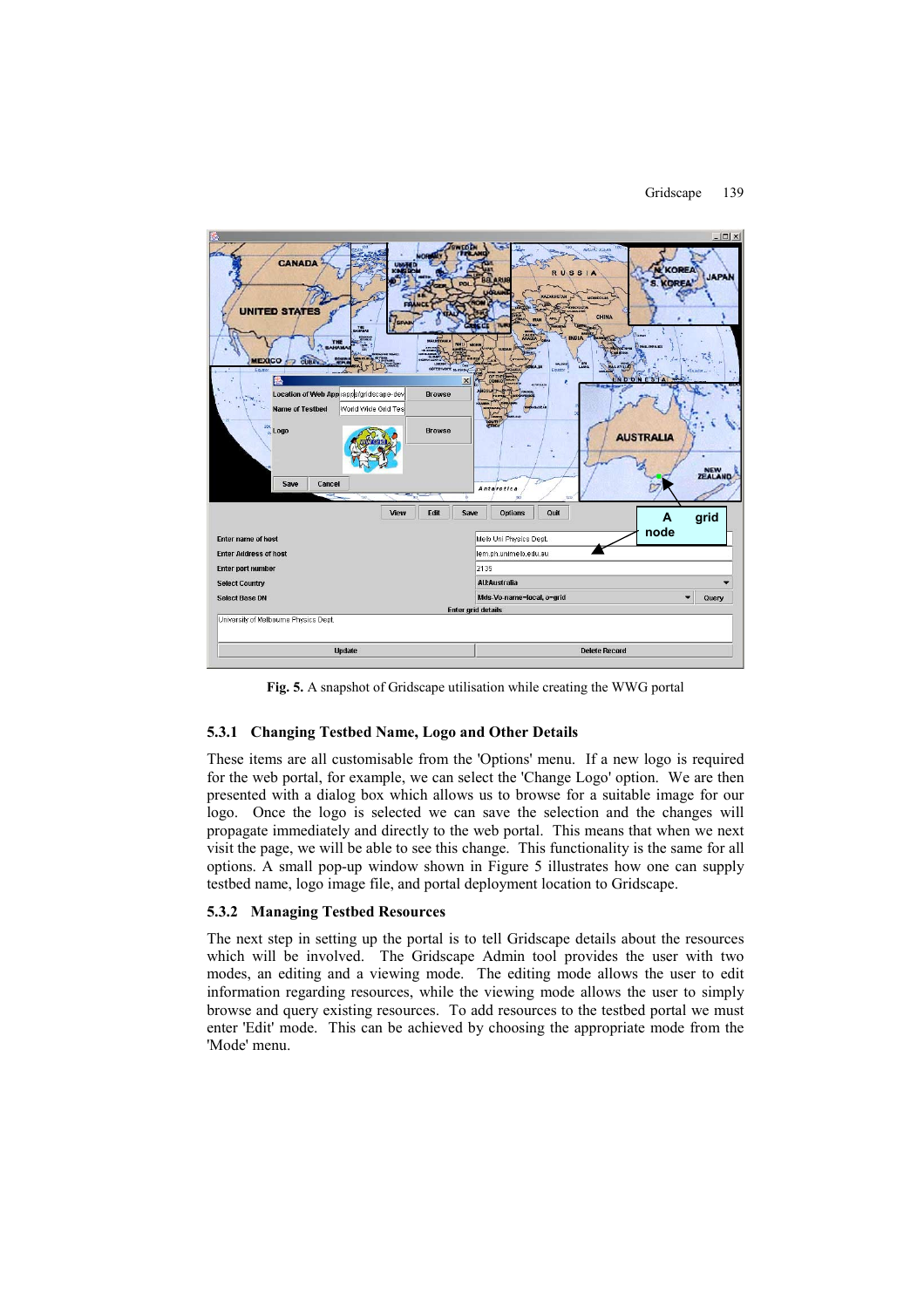#### *Adding a New Resource*

To add a new resource to the testbed, simply click the mouse in a vacant area on the map. Doing this will automatically create a new resource in your testbed. Position this resource in a desired location on the map by clicking and dragging this resource with the mouse. If the testbed is international, then you need supply a name of the country where the resource is physically located. Figure 5 shows an addition of a Grid node located in the School of Physics at Melbourne University.

#### *Editing Resource Details*

When a new resource is created, it is provided with the default property values. To change these properties we first need to select the resource by clicking on it with the mouse. Once selected, we can freely edit such details as its name, address and port number. Once completed, use the 'Update' button to store the changes.

#### *Deleting an Unwanted Resource*

If for some reason you need to remove a resource from the testbed, simply select the resource and use the 'Delete' button.

#### **5.3.3 Querying Testbed Resources**

Before saving your changes or viewing the web portal online, it is a good idea to go into 'View' mode and query the resources, by clicking on them with the mouse. This will give you confidence that the details you entered were correct and indicate the expected behaviour of your web portal.

#### **5.4 Browsing the Testbed Portal**

Once the customisation is complete, the testbed details are saved into a configuration file and deployed on the Web server. A snapshot of browsing and monitoring status of the WWG testbed resources through a portal created using Gridscape is shown in Figure 6. The portal can be accessed online by visiting the World Wide Grid Testbed website [19].

## **6 Conclusion and Future Work**

Currently there are a number of unique applications designed to monitor, very specifically, details of only one grid testbed. This paper identifies the need for a tool of this nature - one able to automate the process of creating grid testbed portals. We propose Gridscape, a tool aimed to meet the needs of those who require a testbed portal but simply don't have the resources available to invest in creating their own software from scratch. Gridscape has the potential to provide users with any of the information made available through Globus MDS, and allows for quick and easy creation and administration of web based grid testbed portals.

We are planning to extend Gridscape to support live monitoring of applicationlevel utilisation of Grid resources by integrating it with our Grid application management portal called G-monitor [20].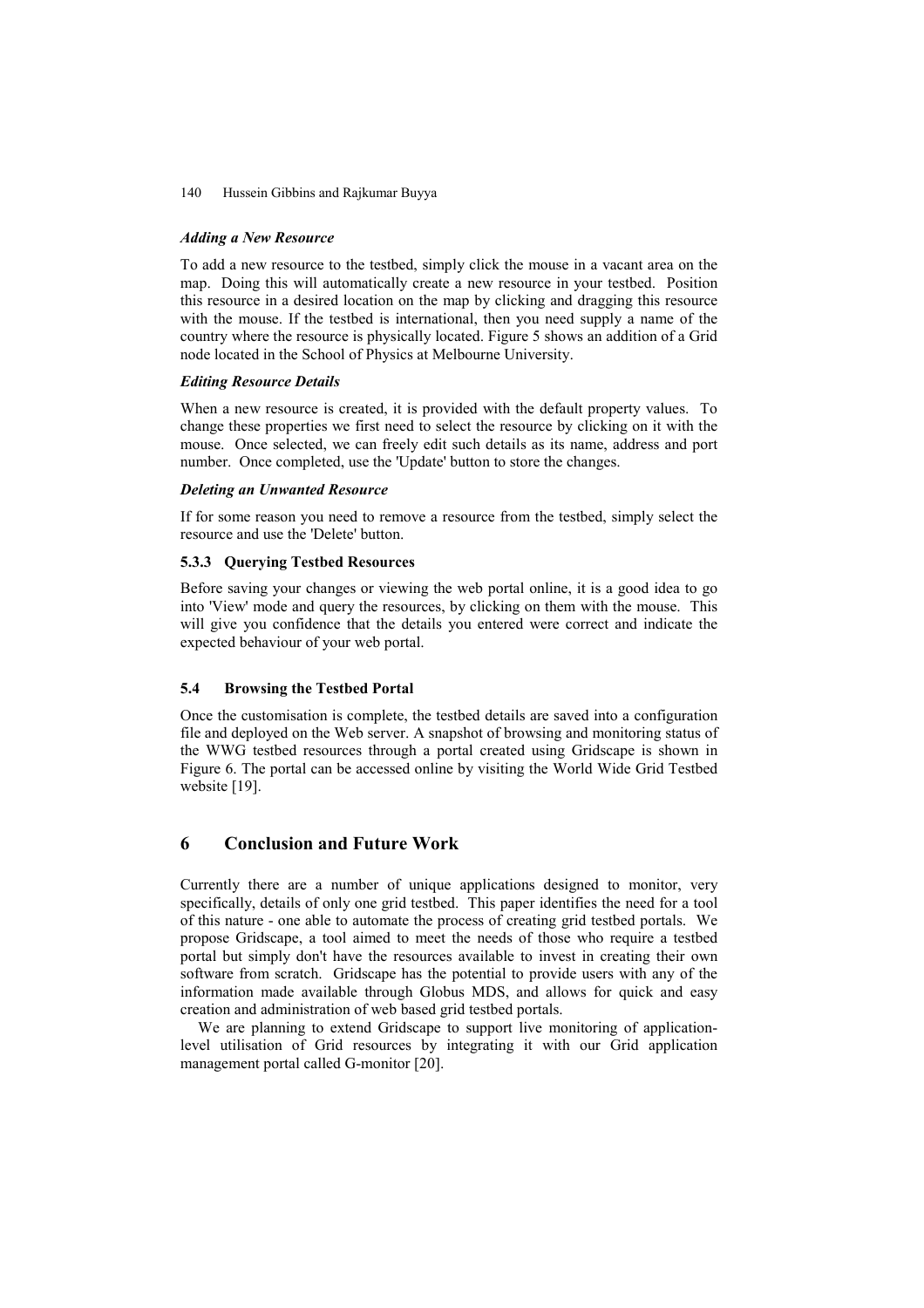

**Fig. 6.** A snapshot of browsing World Wide Grid testbed portal

#### *Availability*

The Gridscape software and user manual can be downloaded from the Gridbus project website: http://www.gridbus.org/gridscape/

## **Acknowledgements**

We would like to acknowledge and thank Ankur Chakore, Yogesh Chadee and Rami Safiya, for their contributions in developing the initial portal creation tool called STAMPEDE [18] that served as an early seed for Gridscape. We would like to thank Anthony Sulistio for his comments on early drafts of the paper.

### **References**

- [1] SETI@Home http://setiathome.ssl.berkeley.edu/.
- [2] Foster and C. Kesselman (editors), *The Grid: Blueprint for a Future Computing Infrastructure*, Morgan Kaufmann Publishers, San Francisco, CA, USA, 1999.
- [3] MDS 2.2 User's Guide. http://www.globus.org/mds/mdsusersguide.pdf.
- [4] US ATLAS GRIDView (obsolete). http://heppc1.uta.edu/atlas/grid-status/index.html.